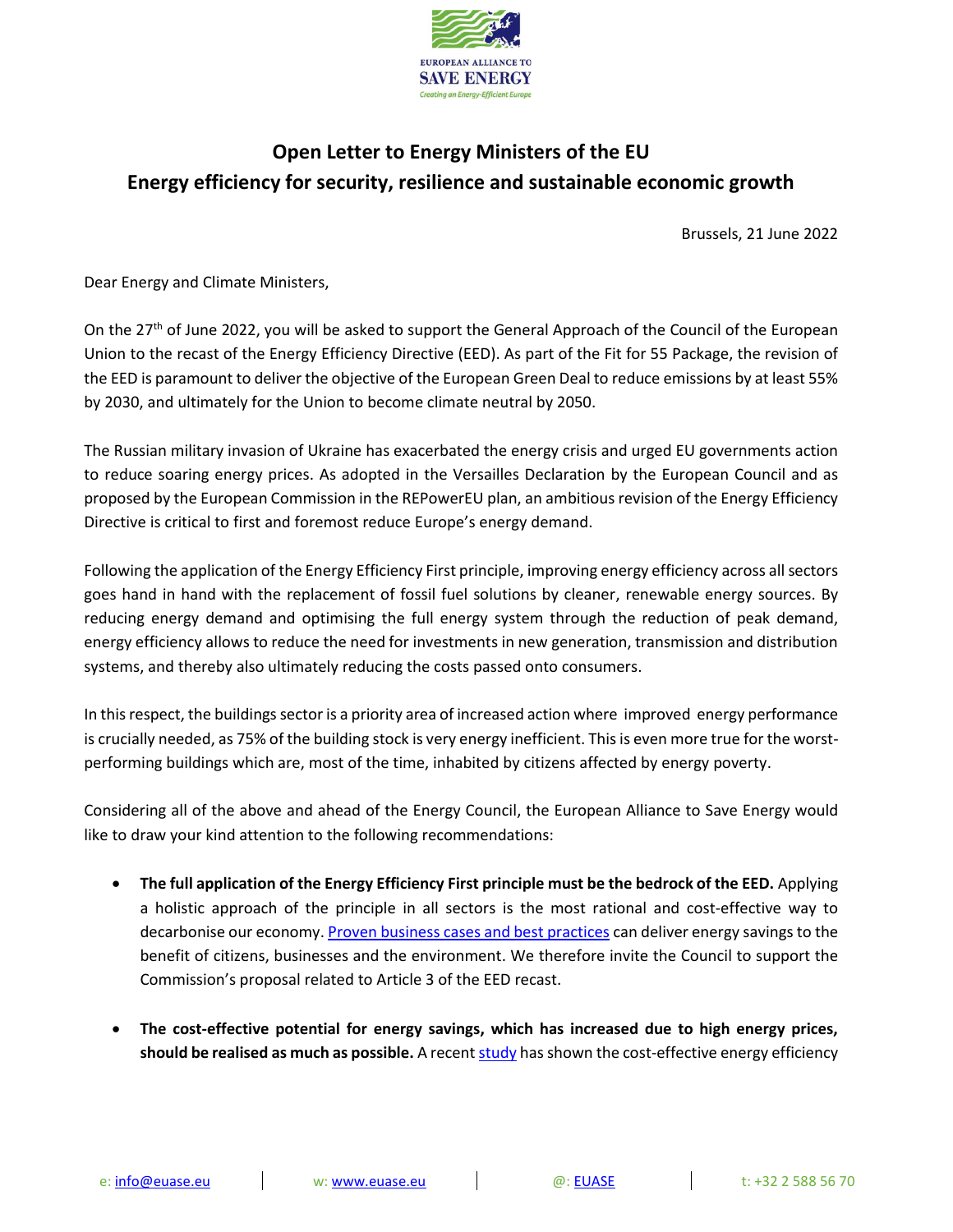

potential for 2030 to be at least 19%<sup>1</sup>. Therefore, we very much welcome and call on the Council to agree at least on the Commission's amendment to increase of the EED target from 9% to 13% by 2030.

- **A pragmatic, well designed governance can ensure a timely delivery for the 2030 target.** Member States should agree to reinforce the governance of the EED target by supporting the "gap-avoider" mechanism. By taking into account the notified national contribution within a margin of 2.5%, should the sum of all contributions be insufficient compared to the result of the use of the formula in Annex I, the Commission should be able to activate the mechanism and to make sure that the national contributions are aligned with the 2030 binding Union target.
- **An energy efficient public sector must lead by example**. We therefore call on the Council to agree on the French Presidency's proposal on article 5 to ensure that the final energy consumption of all public bodies is reduced by at least 1.7% each year, or 1.9% if excluding transport and armed forces. In addition, we call on the Council to ensure a robust article 6 to make sure all public buildings are deeply renovated to become at least Nearly-Zero Energy Buildings, as per the French Presidency's proposal.
- **The Energy Savings Obligation is an essential element of the EED.** We recommend the Council to support the Commission's proposal to set an annual energy savings obligation rate for all obligated parties of 1.5% from 2024 to 2030.
- **Unlock the potential of energy savings in the private sector by leveraging energy audits and management systems**. By supporting the mandatory implementation of energy audits results, especially those with low payback times, enterprises can become more energy efficient, more resilient to energy price volatility and more competitive.

We count on your support and are available to work together and seize the historic chance to address both the energy and the climate crisis with the deployment of clean technologies for energy efficiency and renewable energy production.

Yours sincerely,

Monica Frassoni President of the European Alliance to Save Energy (EU-ASE)

 $1$  Based on the 2020 reference scenario for energy consumption projections